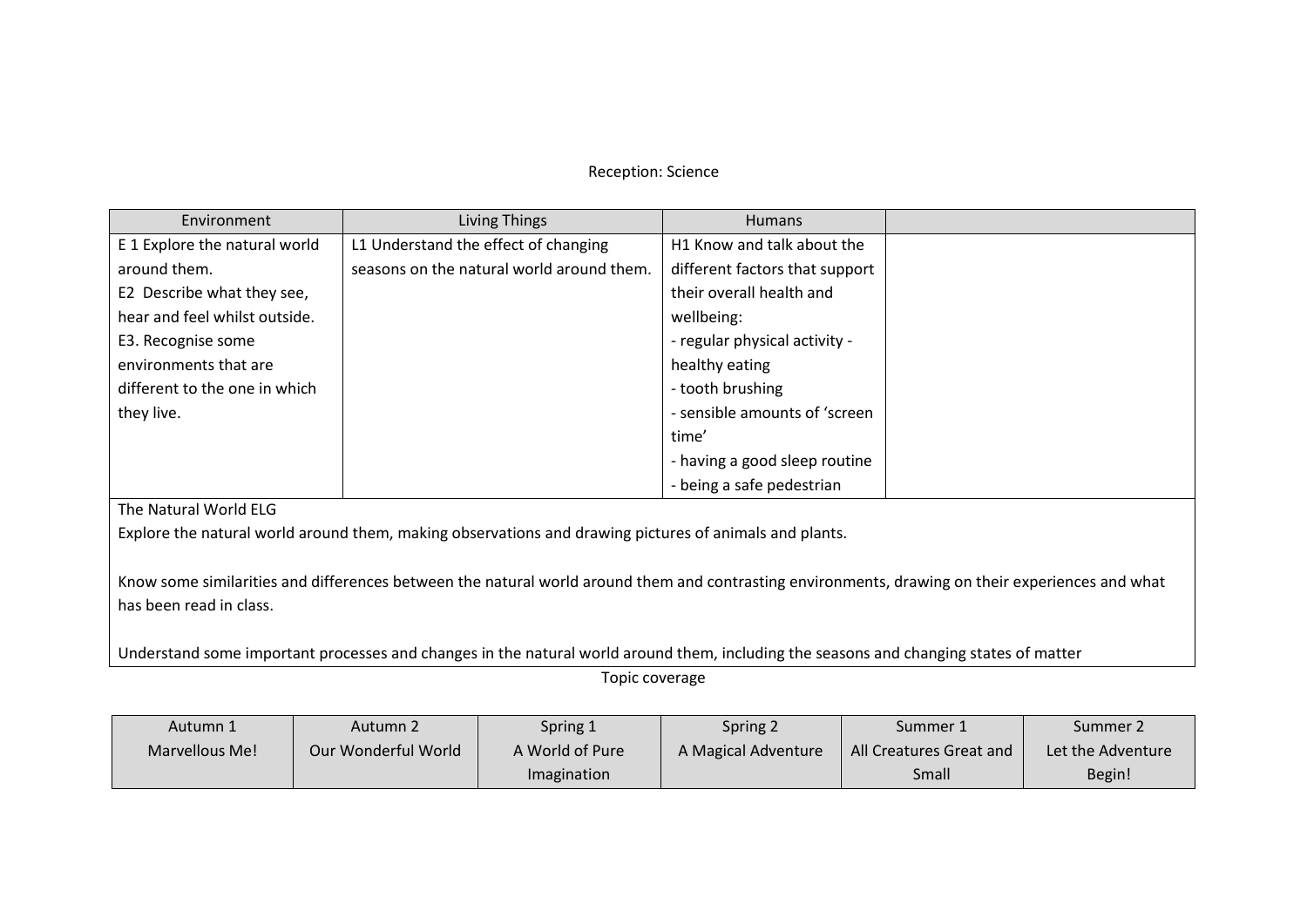| H1<br>Body parts, mouth,<br>head, body, neck,<br>arms, eyebrows,<br>eyelashes, legs elbows,<br>knees,<br>types)<br>face, eyes, ears,<br>teeth, body, healthy<br>change<br>same, different,<br>grow, big, small,          | H1                                                                                                                     | E <sub>2</sub>                                                                                                                                                                     |                                                                                                                                                                                                           |                                                                                                                                                                   |                                                                                                                                        |  |
|--------------------------------------------------------------------------------------------------------------------------------------------------------------------------------------------------------------------------|------------------------------------------------------------------------------------------------------------------------|------------------------------------------------------------------------------------------------------------------------------------------------------------------------------------|-----------------------------------------------------------------------------------------------------------------------------------------------------------------------------------------------------------|-------------------------------------------------------------------------------------------------------------------------------------------------------------------|----------------------------------------------------------------------------------------------------------------------------------------|--|
|                                                                                                                                                                                                                          |                                                                                                                        |                                                                                                                                                                                    | E <sub>2</sub>                                                                                                                                                                                            |                                                                                                                                                                   |                                                                                                                                        |  |
|                                                                                                                                                                                                                          | <b>Vocabulary</b>                                                                                                      |                                                                                                                                                                                    |                                                                                                                                                                                                           |                                                                                                                                                                   |                                                                                                                                        |  |
| baby, toddler, adult<br>senses, touch, see<br>hear, smell, taste                                                                                                                                                         | Day, night, season,<br>Autumn, Winter,<br>Spring, Summer<br>weather (all weather<br>grow, blossom,                     | Float, sink, heavy,<br>light, shiny, dull,<br>smooth, rough,<br>waterproof, full,<br>empty                                                                                         | Plants, seeds, soil,<br>earth, grow, sun<br>light, water,<br>temperature, dark,<br>stem, flower, petal,<br>leaves, leaf, root,<br>branch, trunk, names<br>of vegetables/fruit,<br>life cycle farm animals | Life cycle, baby,<br>Adult, hatch,<br>Plant eater,<br>herbivore, meat eater,<br>carnivore,<br>omnivore, habitat,<br>fossil, similar,<br>different                 | Plastic, paper,<br>sponge, glass,<br>rock, hard, soft stone,<br>wood, litter,<br>environment, care,<br>recycle                         |  |
| <b>Working Scientifically Vocabulary</b>                                                                                                                                                                                 |                                                                                                                        |                                                                                                                                                                                    |                                                                                                                                                                                                           |                                                                                                                                                                   |                                                                                                                                        |  |
| What does it smell like?<br>What can you see?<br>What does it sound like?<br>What does it taste like?<br>What does it feel like?<br>What does it do? What is happening?<br>What have we found out?<br>How did it happen? |                                                                                                                        |                                                                                                                                                                                    |                                                                                                                                                                                                           |                                                                                                                                                                   |                                                                                                                                        |  |
| I will know                                                                                                                                                                                                              |                                                                                                                        |                                                                                                                                                                                    |                                                                                                                                                                                                           |                                                                                                                                                                   |                                                                                                                                        |  |
| The names of different<br>body parts<br>- that I have changed<br>and grown from a baby<br>- that I was a baby,<br>then a toddler and now<br>I am a child<br>some trees change<br>colour                                  | The names of the<br>season and in particular<br>Autumn<br>- that animals begin to<br>hibernate<br>- that the leaves on | Why some objects float<br>- why some objects sink<br>- which materials float<br>- which materials sink<br>- how to describe<br>materials e.g. shiny,<br>dull, soft - what it feels | The names and parts of<br>a plant - that plants<br>need light, water, food<br>and the correct<br>temperature<br>- the parts of a tree -<br>the names of different                                         | What a herbivore is<br>- what a carnivore is<br>- what an omnivore is<br>- what a fossil is - how<br>a fossil is made<br>- why dinosaurs<br>became extinct - what | The names of<br>different materials -<br>what is similar and<br>what is different<br>between the<br>materials<br>- what some materials |  |